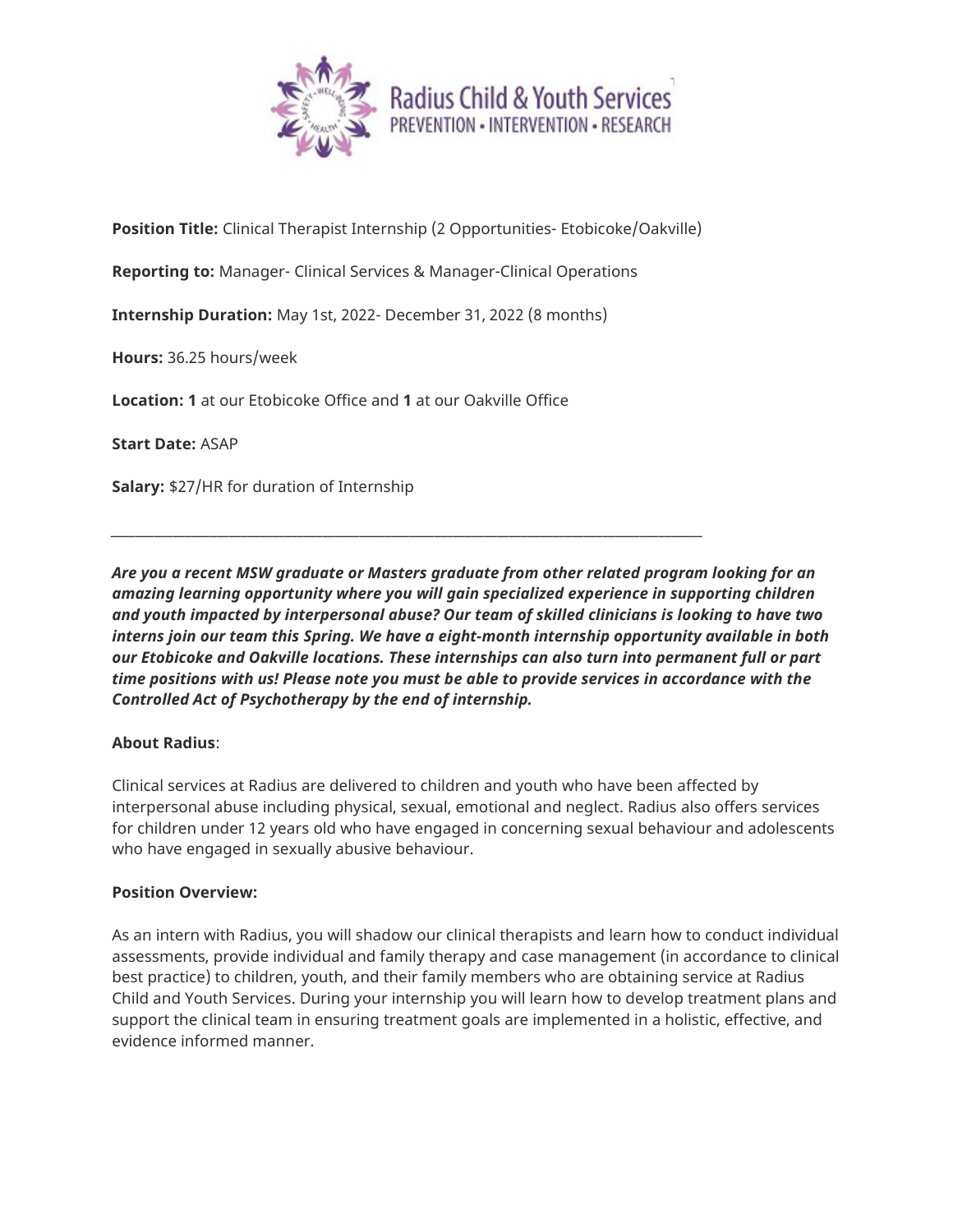### **Duties/Responsibilities:**

Radius Child and Youth Services utilizes a multi-modal approach to provide clinical services. Please see below for a list of key responsibilities.

## **1. Learn about case planning by supporting/performing, such tasks as:**

- Conduct comprehensive individual assessments and write comprehensive assessment reports.
- Participate in formulation of treatment plans and regularly review treatment goals/plans.
- Liaise with community partners.
- When required, advocate for the needs and rights of clients/families.
- Discharge planning.
- Maintenance of clinical records and appropriate recording of case-related activities in accordance with professional regulations/standards, or agency polices.
- Other duties as assigned by the Clinical Services Manager or their designate.

# **2. Support clinical/treatment services through the following:**

- Provide evidence-based individual and family therapy.
- Play a role in therapeutic groups for children, youth, and/or family members (i.e., related to intrafamilial sexual abuse, sexualized behaviours, or youth who have harmed sexually).
- Participate in regular peer and individual supervision.
- Attend educational/training sessions (when required) in order to carry-out duties as a Clinical Therapist.
- Support research projects and program evaluation as requested.

## **Qualifications, Clinical Knowledge, and Skills:**

- A Masters Level Degree in Social Work (or equivalent) from an accredited university of recognized standing.
- Must be registered/eligible for registration with an appropriate professional college by completion of internship. (in compliance with the *Psychotherapy Act, 2007*)
- Knowledge in applicable theories and evidence-based treatment modalities.
- Basic understanding of related/applicable legal and legislative procedures (CFSA, PHIPA, YCJA, etc.)
- Ability to function within a multidisciplinary team.
- Strong verbal and written communication.
- Excellent organizational skills.
- Bilingualism an asset.
- Available to work 1 evening per week to support clinical services.

Radius Child and Youth Services provides equal employment opportunities regardless of gender, race, religion, age, disability, sexual orientation or marital status. We are committed to building an inclusive culture and environment and are excited to hear from individuals with diverse backgrounds & perspectives. Please feel free to identify your preferred pronouns when applying.